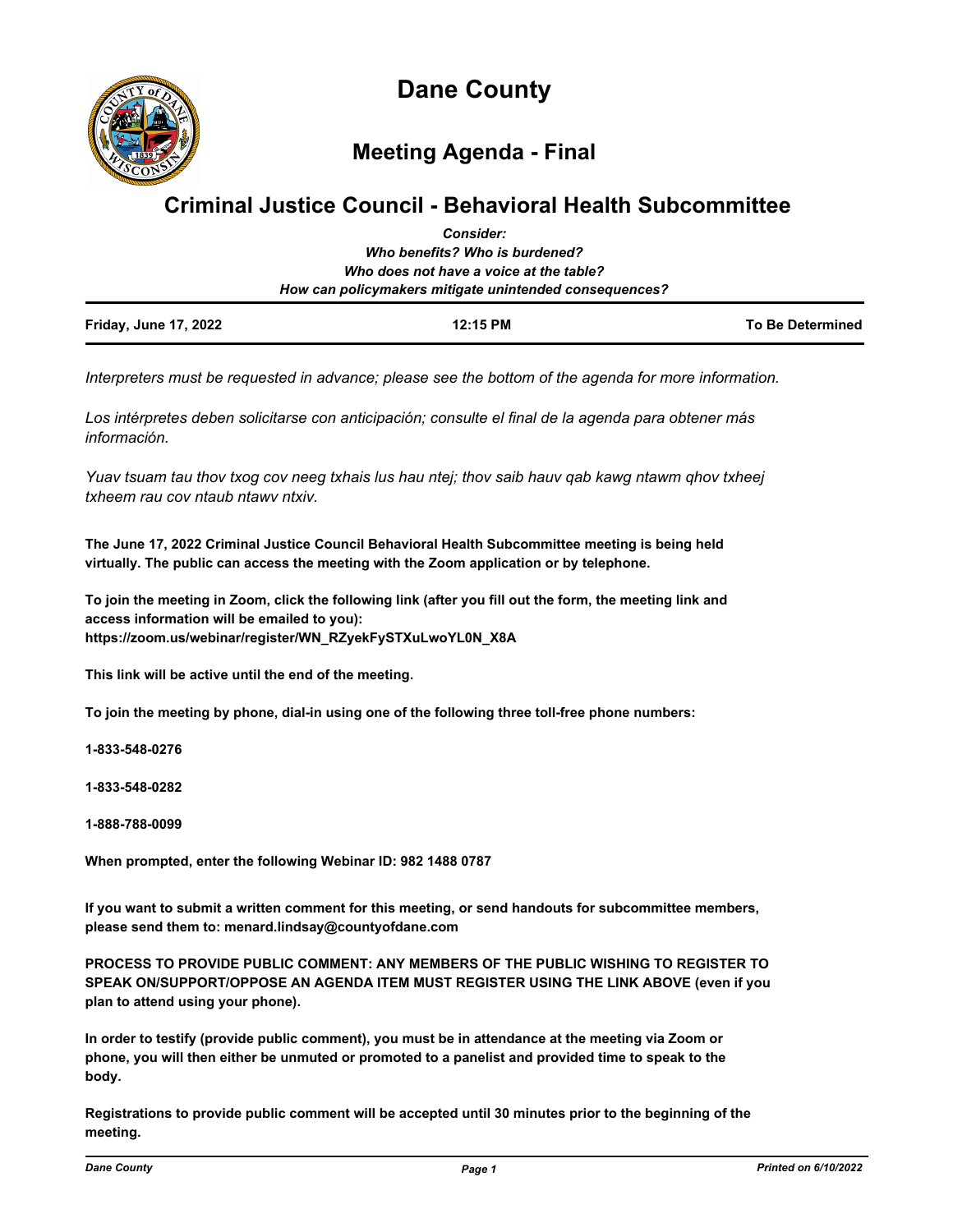# **A. Call To Order**

### **B. Consideration of Minutes**

MINUTES OF THE APRIL 8, 2022 CRIMINAL JUSTICE COUNCIL BEHAVIORAL HEALTH SUBCOMMITTEE MEETING **1.** [2022 MIN-049](http://dane.legistar.com/gateway.aspx?m=l&id=/matter.aspx?key=22867)

[2022 MIN-049](http://dane.legistar.com/gateway.aspx?M=F&ID=a48cf0a4-baaf-4487-b61c-8e5f7ff02f88.pdf) *Attachments:*

[4.8.22 CJC BH Subcommittee Registration Forms](http://dane.legistar.com/gateway.aspx?M=F&ID=3dc7f6da-e31f-4aee-aede-f761b77cf934.pdf)

**C. Action Items**

*NONE*

### **D. Presentations**

SET, MEASURE, ACHIEVE (SMA) COMMUNITY OF PRACTICE (CoP) 2022 [PRES-003](http://dane.legistar.com/gateway.aspx?m=l&id=/matter.aspx?key=22693) **1.**

*Attachments:* [2022 PRES-003](http://dane.legistar.com/gateway.aspx?M=F&ID=f4b18a6b-6e11-47f0-a05d-f640fe52d6b5.pdf)

*Presented by: Chair Mbainai and SMA Team*

### **E. Reports to Committee**

**1.** [2021 RPT-1025](http://dane.legistar.com/gateway.aspx?m=l&id=/matter.aspx?key=22631) SUB 1 to 2021 RES-320

*Attachments:* [2021 RPT-1025](http://dane.legistar.com/gateway.aspx?M=F&ID=82643854-4fa7-4d15-90ee-74b35c9279e5.pdf)

*Presented by: Clark-Bernhardt*

**F. Future Meeting Items and Dates**

*August 19th at 12:15 pm*

- **G. Public Comment on Items not on the Agenda**
- **H. Such Other Business as Allowed by Law**
- **I. Adjourn**